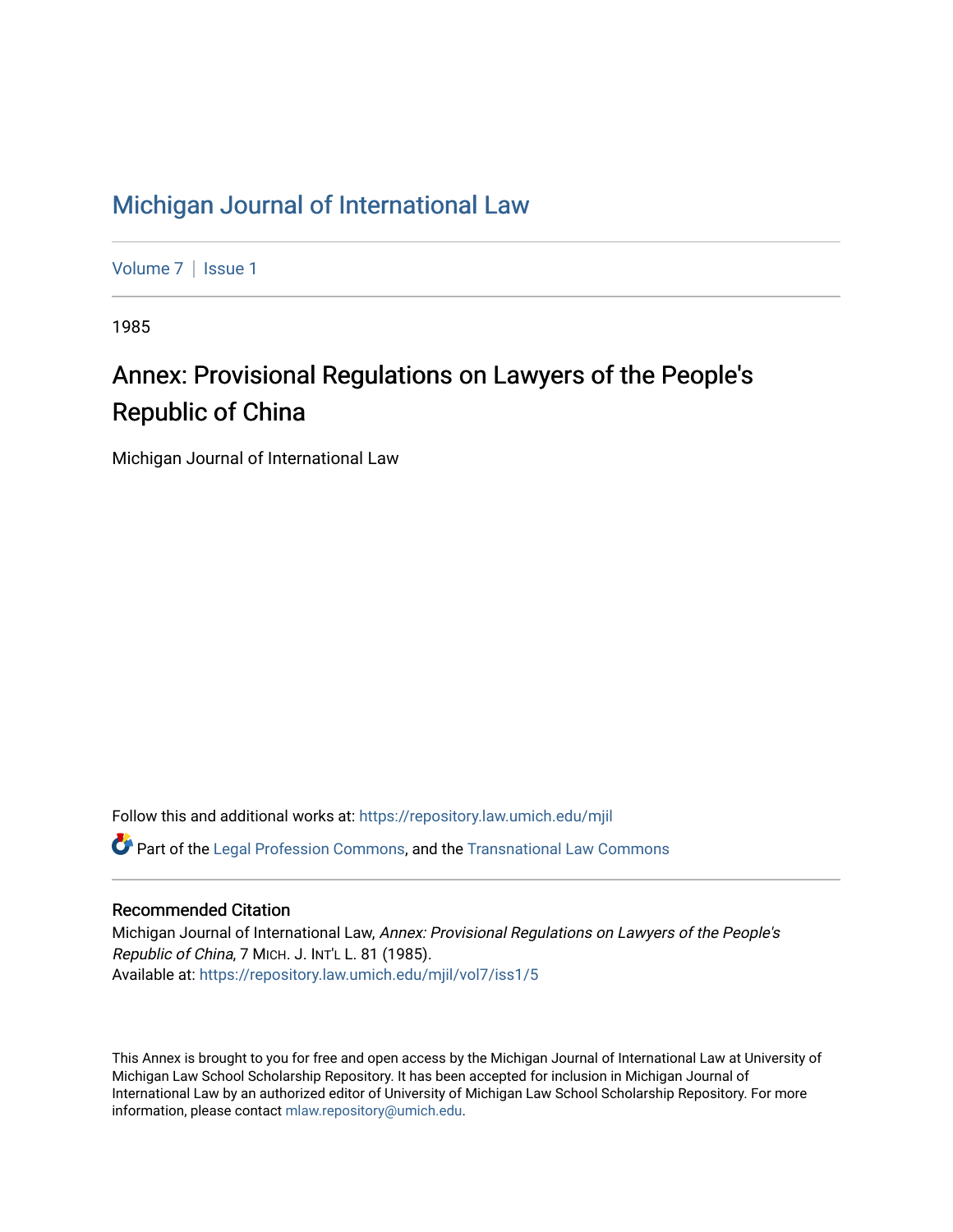# **Annex: Provisional Regulations On Lawyers of the People's Republic of China\***

*To some Western readers, the function of Chinese lawyers as described in translations of the Provisional Regulations will appear comparable to the function of lawyers in the United States and many Western European countries. In at least one news release following enactment of the law, however, the government of the People's Republic of China denied any apparent similarity. A reprint of the Regulations and the Chinese Government's position as published in the Renmin Ribao, the official government newspaper, follows.-eds.*

# I. THE **FUNCTIONS AND** RIGHTS OF LAWYERS

#### *Article I*

Lawyers are the state's legal workers and function to give legal assistance to the state organs, enterprises, establishments, mass organizations, the people's communes and the citizens in order to ensure the correct implementation of law and protect the interests of the state and the collectives as well as the legitimate rights and interests of the citizens.

#### *Article 2*

The major services of the lawyers are:

a. To accept the instructions of the state organs, enterprises, establishments, mass organizations and the people's communes to act as their legal advisers;

b. To accept a litigant's instructions to act as a representative in a civil case.

c. To accept a defendant's instructions or the assignment of a people's court to act as an advocate in a criminal case; accept the instructions of a party who initiates a private prosecution and the instructions of a victim of a public prosecution or their close relatives to act as a representative in a lawsuit;

d. To accept instructions to act in noncontentious matters and to render legal assistance or to act as a representative in mediation and arbitration;

e. Explain questions on law and draft documents in a lawsuit and other related legal matters.

Lawyers must propagate the socialist legal system in all their work.

<sup>\*</sup> Adopted by the 15th Session of the Standing Committee of the 5th National People's Congress, August 26, **1980.** *Translated in* COMMERCIAL **LAWS AND BUSINESS REGULATIONS** OF **THE PEOPLE'S** REPUBLIC OF **CHINA-** 1949-1983, at 457 (V. Sit ed. 1983). Reprinted with the permission of Eurasia Press Inc.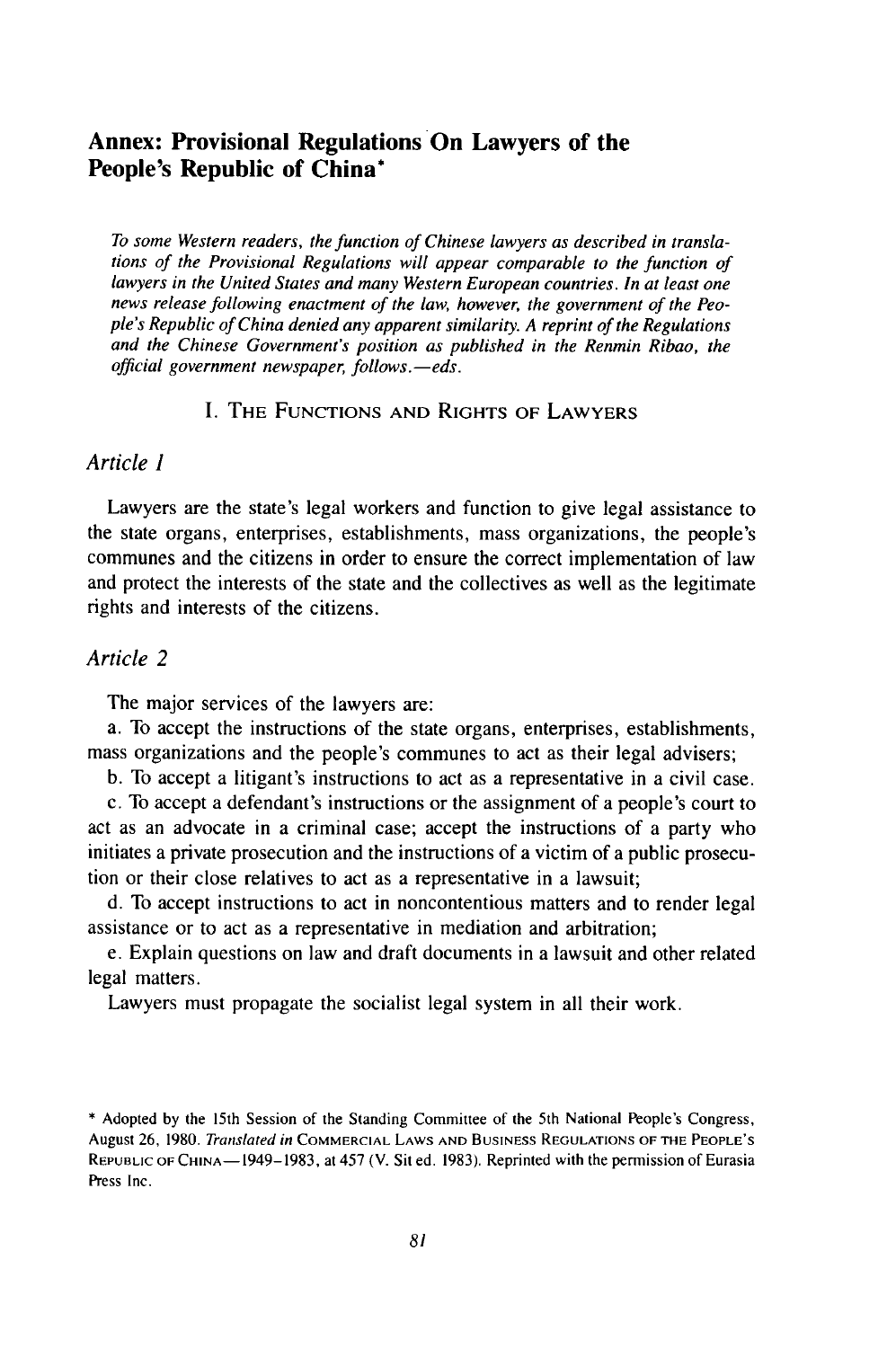#### *Article 3*

In performing their services, lawyers must serve the cause of socialism and the interests of the people, act on the basis of facts and take the law as their criterion.

Lawyers must carry out their work according, to the law and are protected by the law. No organization or person is permitted to interfere with lawyers' work.

#### *Article 4*

When acting as legal advisers, lawyers are responsible for giving advice, drafting and examining legal documents on legal questions that occur in the course of business of an organization that instructed them and act as representatives in law suits, mediation and arbitration in order to safeguard the legitimate rights and interests of the organization.

## *Article 5*

Acting as representatives in litigation and nonlitigation matters, lawyers are responsible for safeguarding the legitimate rights and interests of the client within the authority of the entrustment.

The litigant acts and legal acts of the lawyer have the same legal effect as that of the client within his authority as a representative.

#### *Article 6*

Acting as advocates in a criminal case, lawyers are responsible for safeguarding the legitimate rights and interests of the accused on the basis of facts and the law.

In case of untruthful representation by the accused in a case, a lawyer can refuse to act as his advocate.

#### *Article 7*

In performing their work in lawsuits, lawyers are entitled to obtain research materials relevant to the case according to regulations and to make inquiries about related organizations and persons. In acting as advocates in criminal cases, lawyers have the right to meet and correspond with the accused in custody.

Organizations and persons concerned must assist lawyers on the above.

Lawyers have the responsibility to maintain secrecy when they come into contact with state secrets and personal secrets in their work.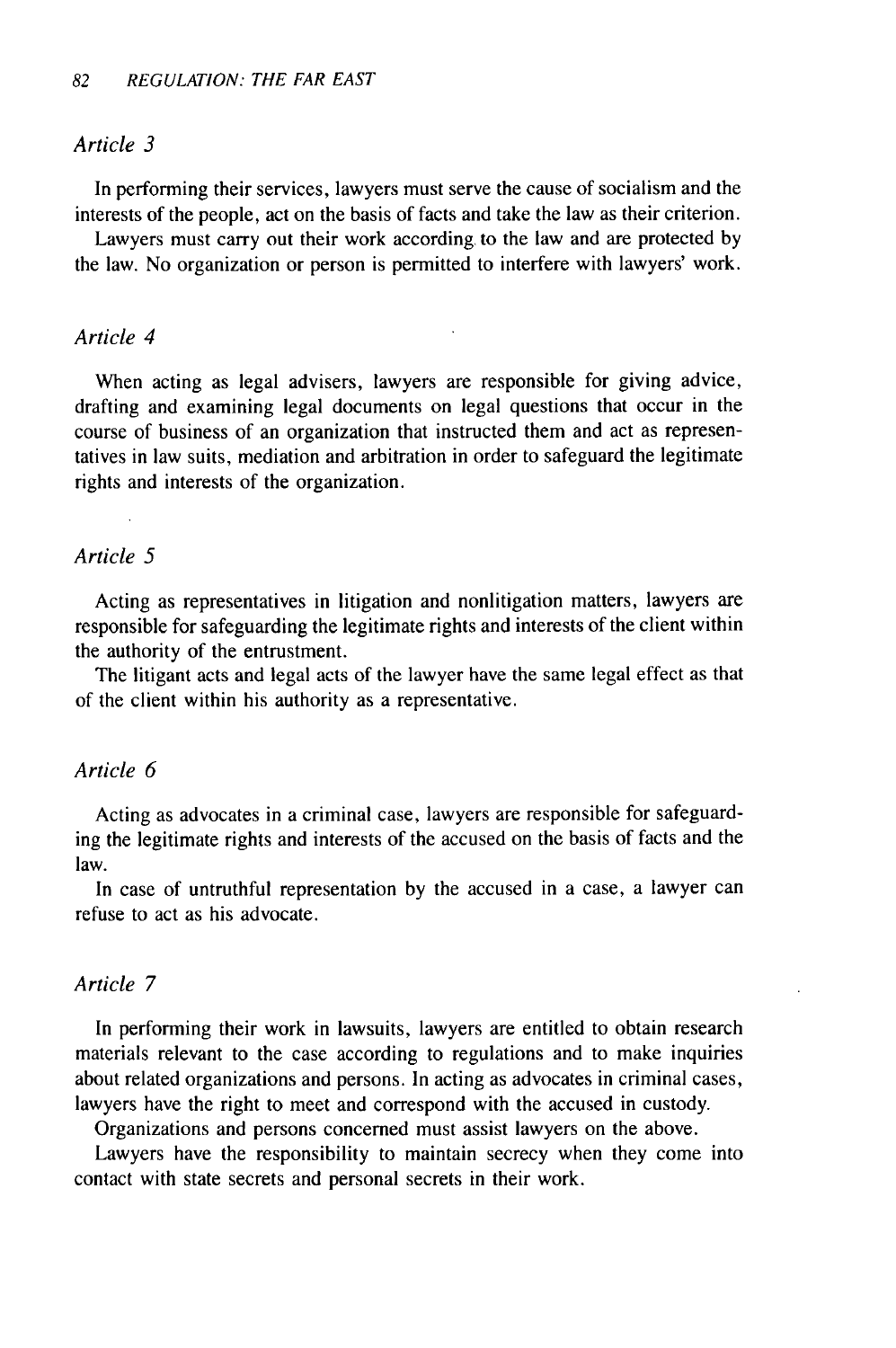#### **II.** THE **QUALIFICATIONS** OF LAWYERS

#### *Article 8*

Those citizens who cherish the PRC, support the socialist system and have the right to vote and stand for election are eligible to be lawyers after an examination and if they have the following qualifications:

a. Those who graduated from university or college law departments and have engaged for 2 or more years in judicial work, teaching or research or law;

b. Those who have professional legal training or worked as judges or procurators in the people's courts and the people's procuratorates;

c. Those who have received higher education, have done 3 or more years of economic, scientific and technological work, are well versed in their profession and in relevant laws and decrees related to the profession, have gone through professional legal training and are suitable for the position of a lawyer;

d. Those who have attained the same law level as listed in a and b possess the cultural level of higher schools and can perform the functions of a lawyer.

#### *Article 9*

After obtaining the necessary qualifications for lawyers, approval and a certificate must be obtained from the judicial departments (bureaus) of provinces, autonomous regions or municipalities directly under the central government; such certification must also be entered in the record of the PRC Ministry of Justice. Upon discovery of improper examination or approval, the ministry of Justice must instruct the judicial departments (bureau) [sic] to conduct an inquiry into the matter therewith.

#### *Article 10*

Those who have acquired the qualifications of a lawyer but are unable to leave their job can act as part-time lawyers. Organizations concerned must support such part-time lawyers.

Personnel who are in active service in the people's courts, the people's procuratorates and the people's public security organs cannot be part-time lawyers.

#### *Article 11*

Those who have graduated from university or college law departments or have gone through professional legal training can act as trainee-lawyers after obtaining approval from the judicial departments (bureaus) of provinces, autonomous regions or municipalities directly under the central government by passing an examination.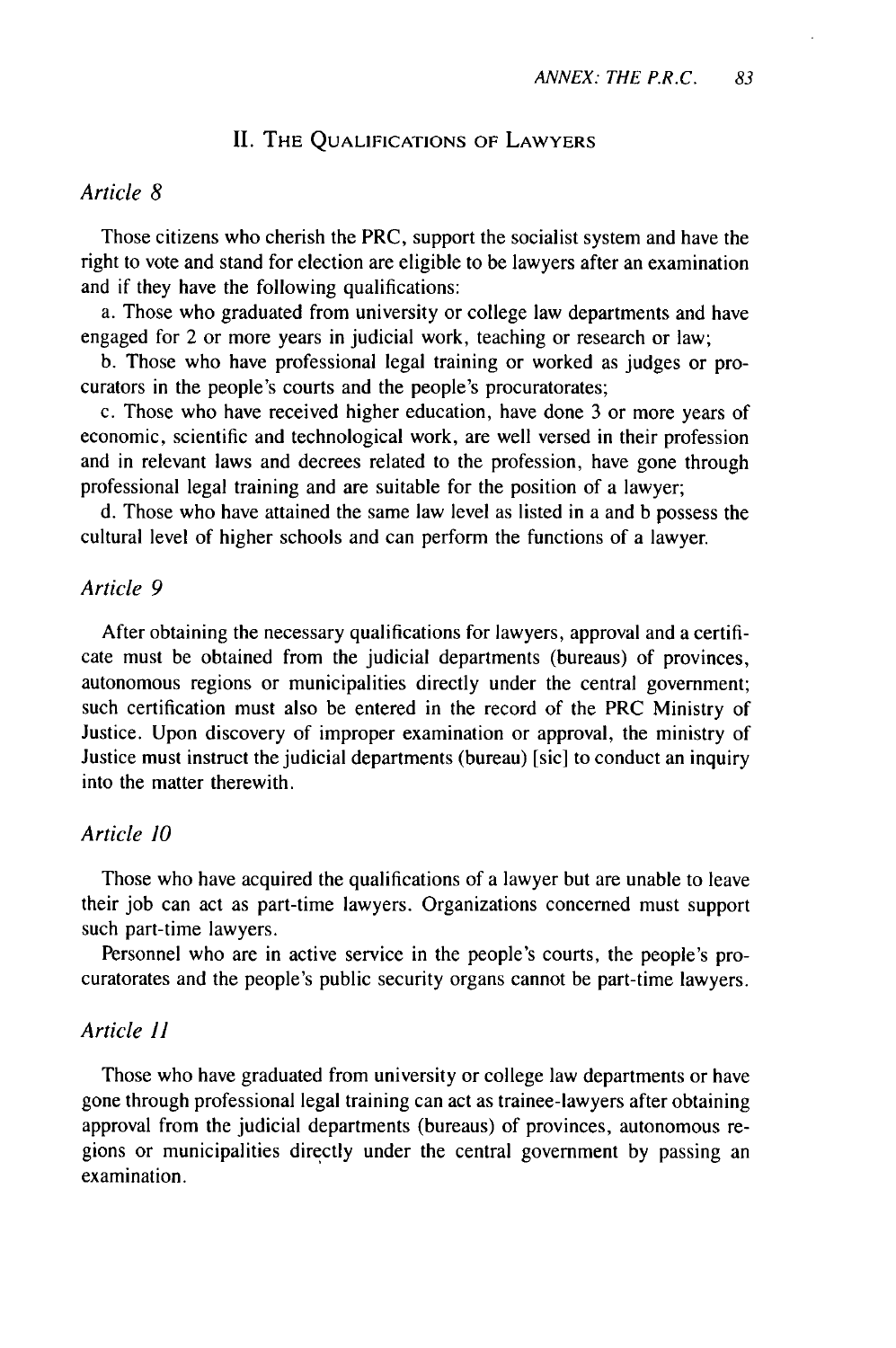The training period for trainee-lawyers is 2 years. Upon completion of the training period, trainee-lawyers are qualified as lawyers in accordance with the procedure stipulated in Article 9 of the provisional regulations; the training period can be extended if the trainee-lawyers fail to pass the examination.

#### *Article 12*

Lawyers who are highly incompetent may be deprived of their qualifications by decision of the judicial departments (bureaus) of provinces, autonomous regions and municipalities directly under the central government and with the approval of the Ministry of Justice.

#### **III.** WORK **ORGANS** FOR LAWYERS

#### *Article 13*

Legal advisory offices are work organs for lawyers to perform their duties. Legal advisory offices are public institutions under the organizational leader-

ship and professional supervision of state judicial administrative organs.

#### *Article 14*

Legal advisory offices are established at the country, city and municipal district levels. When necessary, specialized legal advisory offices can be established with the approval of the Ministry of Justice.

Legal advisory offices are not subordinate to each other.

#### *Article 15*

The principal functions of a legal advisory office are to help lawyers to carry out their professional work and to organize lawyers to study politics and acquire professional knowledge in fields of law as well as to sum up and exchange work experience.

#### *Article 16*

A legal advisory office shall have one director and may have deputy directors if necessary. The director and deputy directors are to be elected by the lawyers in that office and approved by the judicial department (bureaus) of provinces, auton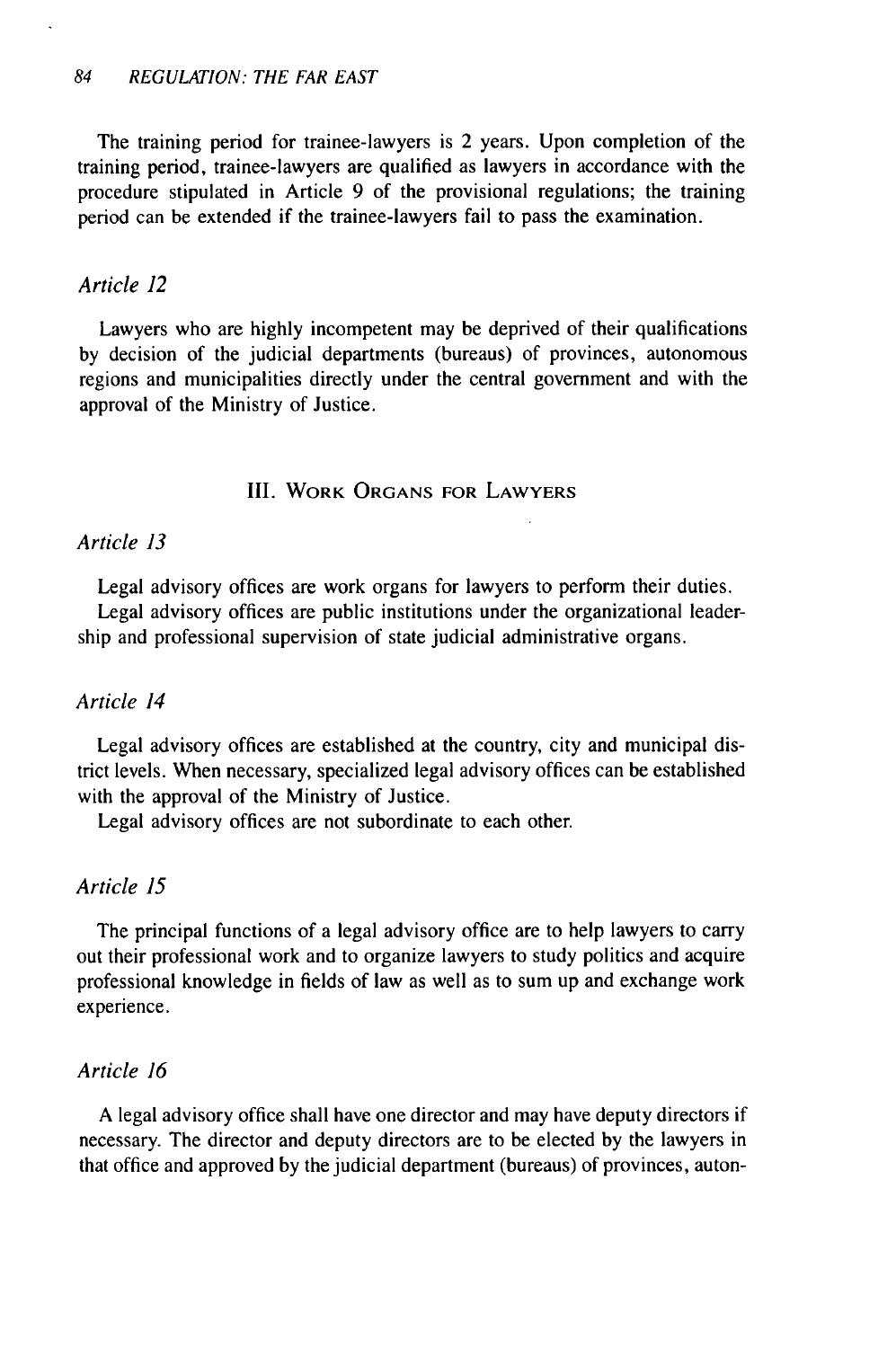omous regions and municipalities directly under the central government. They are elected for a term of 3 years and are eligible for re-election.

The director and deputy directors of a legal advisory office shall lead the work of the legal advisory office and they must also perform legal work.

#### *Article 17*

When lawyers are requested to handle cases, instructions shall be accepted and service fees shall be collected by the legal advisory office on a unified basis.

In assigning cases to lawyers, the legal advisory office shall assign lawyers named by clients as far as possible to meet their requests and according to actual conditions.

### *Article 18*

A legal advisory office may appoint lawyers to carry out professional activities in other localities and the local legal advisory office shall provide them with assistance.

#### *Article 19*

A lawyers' association shall be established to protect the legitimate rights and interests of lawyers, to exchange work experience, to promote lawyers' work and to promote contacts between legal workers both at home and abroad.

The lawyers' association is a social organization and its organizational statute shall be worked out by the lawyers association.

#### IV. **SUPPLEMENTARY** ARTICLES

## *Article 20*

The standards for the title of a lawyer, the regulations on rewards and penalties for lawyers and the measures on their service fees will be separately worked out by the Ministry of Justice.

#### *Article 21*

These regulations shall go into force on January 1, 1982.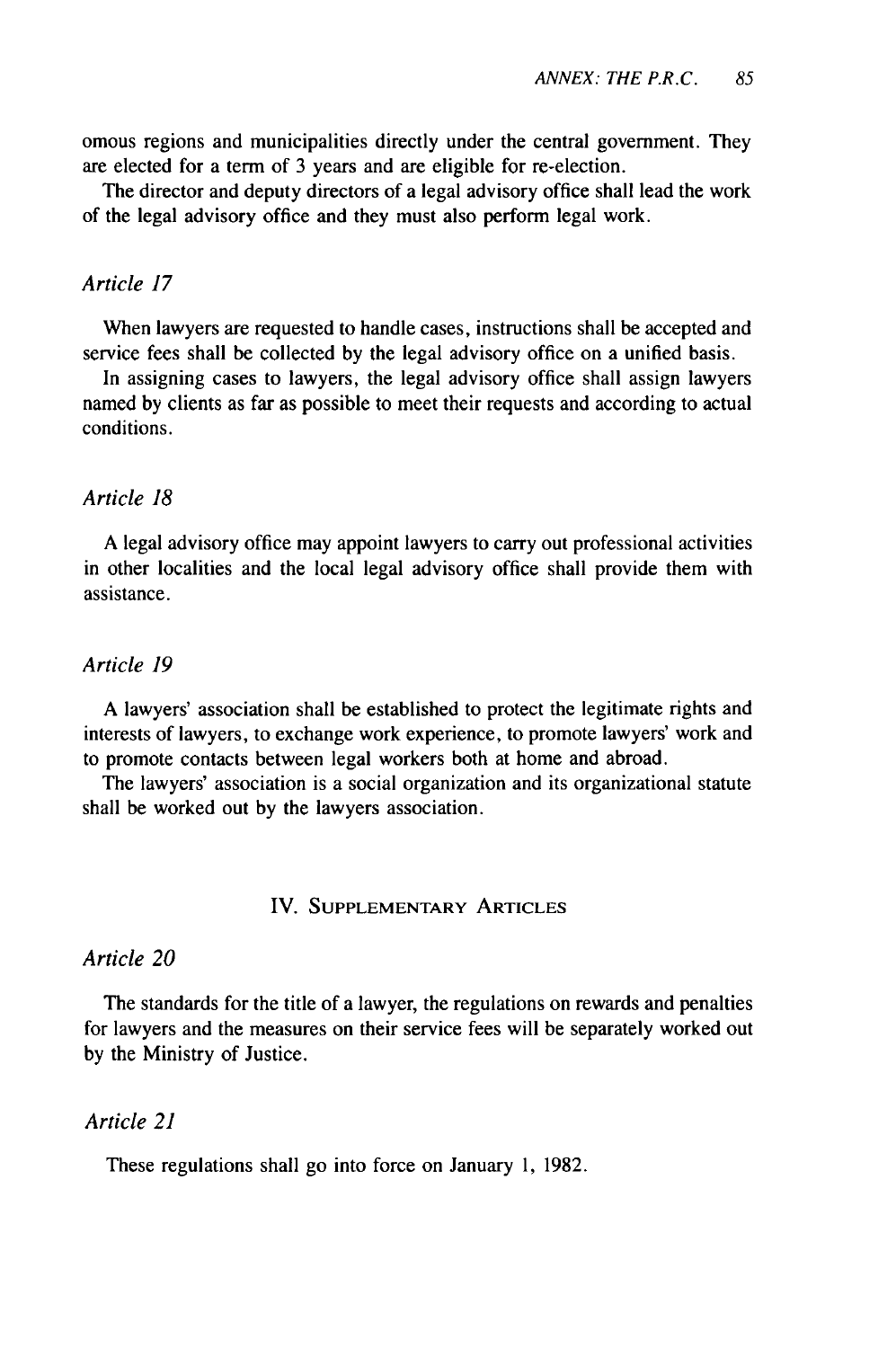# **Renmin Ribao Discusses Regulations For Lawyerst**

The "provisional regulations concerning lawyers of the People's Republic of China" promulgated **by** the Fifth **NPC** Standing Committee on [sic] August **1980** (see Renmin Ribao **28** August **1980,** p **5)** has formally come into force as of **I** January **1982.** This will give a new impetus to the practice of the lawyer system in China.

The lawyer system is an important part of our socialist legal system. After more than 2 years of restoration and building, a contingent of lawyers has developed out of nothing. China now has more than **5,500** lawyers, and the legal profession is beginning to develop. The lawyers in all parts of the country are devoted to their work. They have done a great deal of useful work and they are welcomed **by** the masses.

However, there are also many people who do not understand the lawyer system. They think that lawyers specialize in pleading cases for the accused. They even regard the lawyers of our country as the legal "professionals" of capitalist countries and look upon them in a different light. We must carry out unceasing propaganda to dispel this kind of misunderstanding so that people will correctly understand the role of lawyers, show concern for them and support them in their work.

The "provisional regulations concerning lawyers" stipulates that the lawyers of our country are legal practitioners of the state. This stipulates that their character and social position are different from those of the lawyers of capitalist countries and states clearly the seriousness of their responsibility. They are actually an important force for upholding the legal system of the state in the domains of politics, economy and society. The masses have reason to call our lawyers "defenders of the law." For example, **by** means of the interaction between both sides in the trial, a lawyer pleading a case in court plays a promotional role in the correct determination of the case and the appropriate application of the law, assists the court to correctly handle the case and safeguards the legitimate rights of the accused and ensures accurate punishment for the crime. This in fact is the correct practice of upholding the law. According to the stipulations of "provisional regulations concerning lawyers," apart from engaging in criminal litigation, the legal profession has another four vital functions. By means of these functions, lawyers are able to extensively serve society. For example, they can act as agents in litigious or nonlitigious civil and economic disputes and also act as legal advisers to enterprises and units. This will contribute to safeguarding the interests of the state and the collectives as well as the legitimate interests of the

t Renmin Ribao Discusses Regulations for Lawyers, Renmin Ribao, Jan. **I1,** 1982 at 3 (in Chinese) (FBIS trans.).